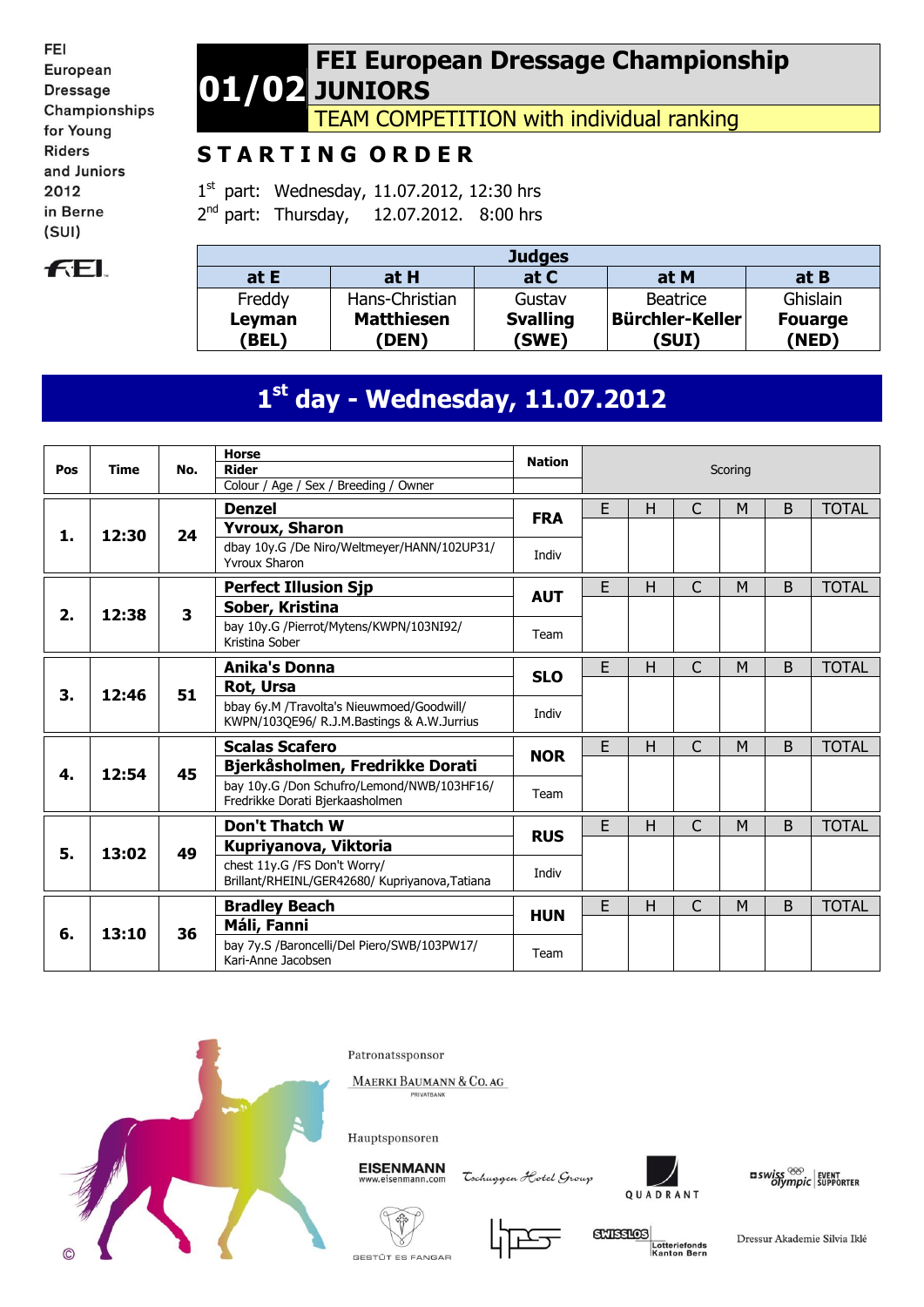| Pos | Time  | No. | <b>Horse</b><br><b>Rider</b>                                          | Nation                                                             |      |   |   | Scoring |   |              |
|-----|-------|-----|-----------------------------------------------------------------------|--------------------------------------------------------------------|------|---|---|---------|---|--------------|
|     |       |     | Colour / Age / Sex / Breeding / Owner<br><b>Why Not</b>               |                                                                    | E    | Н | C | M       | B | <b>TOTAL</b> |
| 7.  | 13:18 | 13  | Dvornikova, Barbora                                                   | <b>CZE</b>                                                         |      |   |   |         |   |              |
|     |       |     | black 8y.M /Gribaldi/Droomwals/KWPN/103MU36/<br>Dusan Dvornik         | Team                                                               |      |   |   |         |   |              |
|     |       |     | <b>Remarkable</b>                                                     |                                                                    | E    | Н |   | M       | B | <b>TOTAL</b> |
| 8.  | 13:26 | 26  | Knapton, Jessica                                                      | <b>GBR</b>                                                         |      |   |   |         |   |              |
|     |       |     | DB 13y.S /Royal Diamond/Feiner<br>Stern/OLDBG/102YJ14/ Miss J Knapton | Team                                                               |      |   |   |         |   |              |
|     |       |     | <b>Flamenco Girl</b>                                                  | <b>GER</b>                                                         | F    | н | C | M       | B | <b>TOTAL</b> |
| 9.  |       |     | Platen, Maxi-Kira von                                                 |                                                                    |      |   |   |         |   |              |
|     | 13:34 | 31  | chest 8y.M /Fielmann/Weltmeyer/HANN/103GK52/<br>Rubner, Monika        | Team                                                               |      |   |   |         |   |              |
|     |       |     | <b>Ronaldino</b>                                                      |                                                                    | E    | н | C | M       | B | <b>TOTAL</b> |
| 10. |       | 53  | Lehmann, Bigna Ladina                                                 | <b>SUI</b>                                                         |      |   |   |         |   |              |
|     | 13:42 |     |                                                                       | bay 6y.G /Rohdiamant/de Niro/HANN/103OD15/<br>Lehmann Bigna Ladina | Team |   |   |         |   |              |

### **Break / Maintenance 25 min**

|     |       |    | <b>Hot Chocolate 43</b>                                                              | <b>ITA</b> | E | H | C              | M | B | <b>TOTAL</b> |
|-----|-------|----|--------------------------------------------------------------------------------------|------------|---|---|----------------|---|---|--------------|
| 11. | 14:15 | 39 | Prijs Vitale, Chiara                                                                 |            |   |   |                |   |   |              |
|     |       |    | bay 14y.M /Sandro Hit/Lateiner/OLDBG/103CQ31/<br><b>Betti Michele</b>                | Indiv      |   |   |                |   |   |              |
|     |       |    | <b>Hexagon's Baldacci</b>                                                            | <b>NED</b> | E | H | C              | M | B | <b>TOTAL</b> |
| 12. | 14:23 | 41 | <b>Nieuwenhuis, Jeanine</b>                                                          |            |   |   |                |   |   |              |
|     |       |    | bay 5y.G /Havidoff/Rubiquil/KWPN/103MY98/ Stal<br>Hexagon / L.A. van Lieren          | Team       |   |   |                |   |   |              |
|     |       |    | <b>Ditrikh</b>                                                                       |            | E | Н | $\mathsf{C}$   | M | B | <b>TOTAL</b> |
| 13. | 14:31 | 10 | Paulenka, Varvara                                                                    | <b>BLR</b> |   |   |                |   |   |              |
|     |       |    | bay 10y.G /Hiramas/Efir/TRAK/BLR40056/<br>Republican Olympic Equestrian a.Bre        | Team       |   |   |                |   |   |              |
|     |       |    | <b>Riverdance</b>                                                                    |            | E | H | $\overline{C}$ | M | B | <b>TOTAL</b> |
| 14. | 14:39 | 6  | <b>Muyters, Michel</b>                                                               | <b>BEL</b> |   |   |                |   |   |              |
|     |       |    | bay 14y./HOLST/103GL02/ Remy Bastings                                                | Team       |   |   |                |   |   |              |
|     |       |    | <b>Madonna Bally</b>                                                                 | <b>SWE</b> | E | H | $\overline{C}$ | M | B | <b>TOTAL</b> |
| 15. | 14:47 | 57 | <b>Egholm Hebsgaard, Amalie</b>                                                      |            |   |   |                |   |   |              |
|     |       |    | dbay 10y.M /Stals Calles Bror Bally/Ökenholm<br>Pioneer/DWB/103OY37/ Janne Mikkelsen | Team       |   |   |                |   |   |              |
|     |       |    | <b>Donna Charian</b>                                                                 | <b>DEN</b> | E | н | C              | M | B | <b>TOTAL</b> |
| 16. | 14:55 | 17 | <b>Smidt, Caroline B.</b>                                                            |            |   |   |                |   |   |              |
|     |       |    | chest 6v.M /Don<br>Schufro/Rotspon/BAWUE/103NJ06/ Mette Smidt                        | Team       |   |   |                |   |   |              |
|     |       |    | <b>Izohor</b>                                                                        | <b>UKR</b> | Е | H | $\mathsf{C}$   | M | B | <b>TOTAL</b> |
| 17. | 15:03 | 61 | Nersesian, Anna                                                                      |            |   |   |                |   |   |              |
|     |       |    | bay 9y.S /Khiton/General/UKR/102WG44/<br>Nersesian Oleksandr                         | Indiv      |   |   |                |   |   |              |
|     |       |    | <b>Auermann</b>                                                                      | <b>ESP</b> | E | H | $\overline{C}$ | M | B | <b>TOTAL</b> |
| 18. | 15:11 | 23 | Segura Gispert, Ray                                                                  |            |   |   |                |   |   |              |
|     |       |    | bay 13y.G /Michellino/Faighter/ESH/SWE40389/<br>Raimundo Segura                      | Team       |   |   |                |   |   |              |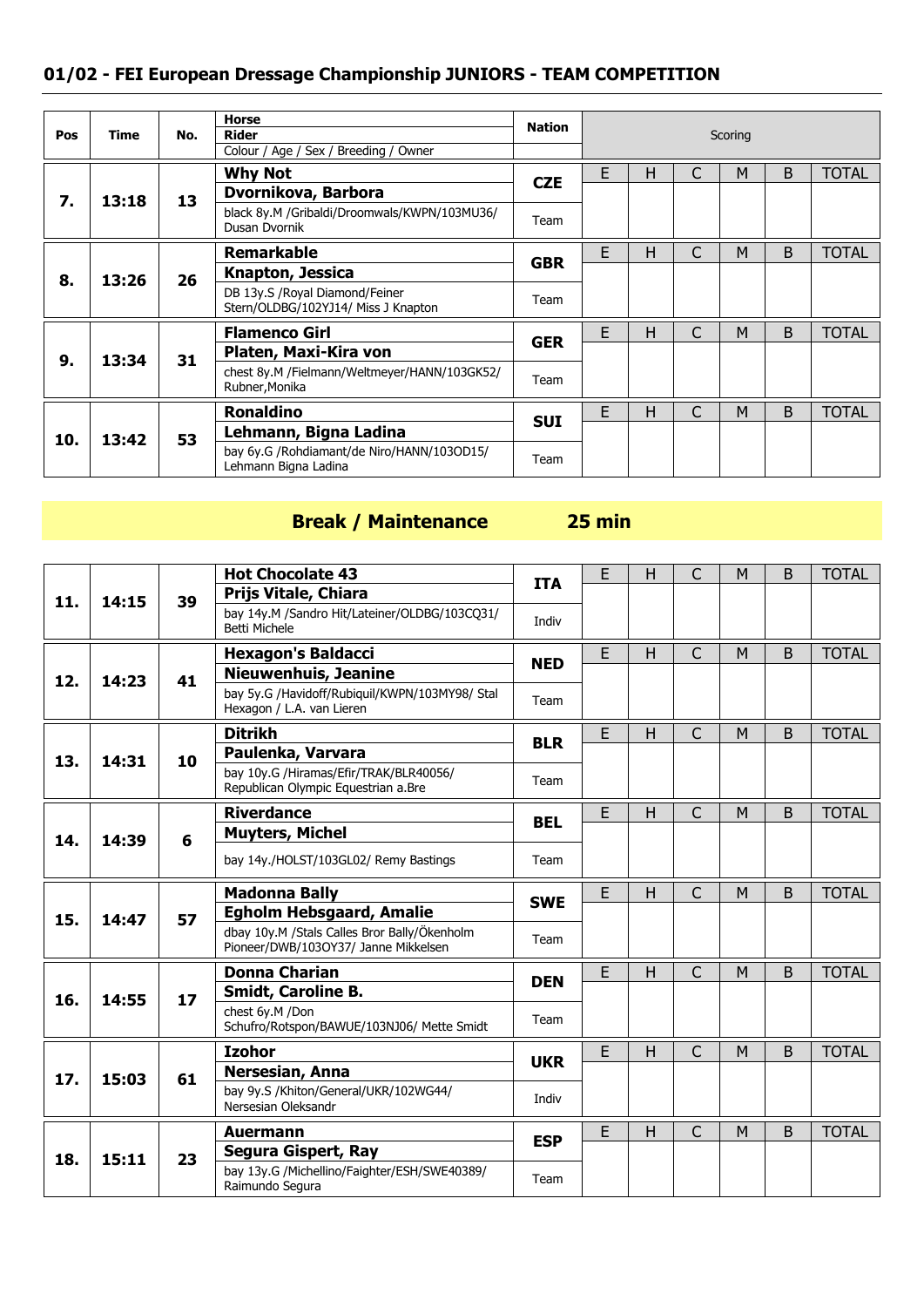| Pos | <b>Time</b> |    | <b>Horse</b><br>Rider                                             | Nation                                                           |      |   |   | Scoring |   |              |  |  |
|-----|-------------|----|-------------------------------------------------------------------|------------------------------------------------------------------|------|---|---|---------|---|--------------|--|--|
|     |             |    | Colour / Age / Sex / Breeding / Owner                             |                                                                  |      |   |   |         |   |              |  |  |
|     |             |    | <b>Wilsberg 2</b>                                                 | <b>AUT</b>                                                       |      | н | ◡ | M       | B | <b>TOTAL</b> |  |  |
| 19. | 15:19       |    | Haas, Katharina                                                   |                                                                  |      |   |   |         |   |              |  |  |
|     |             |    | chest 9y.S /World<br>Magic/Weinberg/WESTF/103FH41/ Katharina Haas | Team                                                             |      |   |   |         |   |              |  |  |
|     |             |    | <b>Uno IV</b>                                                     |                                                                  |      | H |   | M       | B | <b>TOTAL</b> |  |  |
|     |             | 46 | <b>Brynhildsen, Carina</b>                                        | <b>NOR</b>                                                       |      |   |   |         |   |              |  |  |
| 20. | 15:27       |    |                                                                   | bay 10y.G /Olivi/Nooitgedacht/KWPN/103HC51/<br>Brynildsen Family | Team |   |   |         |   |              |  |  |

# **Break / Maintenance 25 min**

|     |       |                | De la Vita                                                                         | HUN        | E | H  | C              | M | B           | <b>TOTAL</b> |
|-----|-------|----------------|------------------------------------------------------------------------------------|------------|---|----|----------------|---|-------------|--------------|
| 21. | 16:00 | 37             | Zsadányi, Viktória                                                                 |            |   |    |                |   |             |              |
|     |       |                | black 11y.M /Danny De<br>Vito/Frühling/WESTF/103FD50/ Zsadányi Péter               | Team       |   |    |                |   |             |              |
|     |       |                | Lou Wega                                                                           | <b>GBR</b> | E | H  | $\mathsf{C}$   | M | $\mathsf B$ | <b>TOTAL</b> |
| 22. | 16:08 | 28             | Slater, Abigail                                                                    |            |   |    |                |   |             |              |
|     |       |                | bay 13y.G /Lamoureux II/Dinard<br>L/WESTF/GBR40971/ Mr Richard Heley               | Team       |   |    |                |   |             |              |
|     |       |                | <b>Bellheim</b>                                                                    | <b>GER</b> | E | H  | $\mathsf{C}$   | M | B           | <b>TOTAL</b> |
| 23. | 16:16 | 32             | <b>Scheve, Vivan</b>                                                               |            |   |    |                |   |             |              |
|     |       |                | bay 7y.G /Belissimo M/Warkant/WESTF/103CJ22/<br>Sauerland-Scheve, Marion           | Team       |   |    |                |   |             |              |
|     |       |                | <b>Mona Lisa VII</b>                                                               | <b>SUI</b> | E | Н  | $\mathsf{C}$   | M | $\sf B$     | <b>TOTAL</b> |
| 24. | 16:24 | 52             | König, Christina                                                                   |            |   |    |                |   |             |              |
|     |       |                | bay 9y.M /Metternich/Brentano II/HANN/103LZ19/<br>König Pia                        | Team       |   |    |                |   |             |              |
|     |       |                | <b>Ziggy</b>                                                                       | <b>NED</b> | E | H  | $\overline{C}$ | M | B           | <b>TOTAL</b> |
| 25. | 16:32 | 42             | <b>Riele, Antoinette ter</b>                                                       |            |   |    |                |   |             |              |
|     |       |                | bay 7y.M / Riverman/Flemmingh/KWPN/103NS47/<br>Fam. ter Riele & L. Collins & D. Wi | Team       |   |    |                |   |             |              |
|     |       |                | <b>Oblepiha</b>                                                                    | <b>BLR</b> | E | Н  | $\mathsf{C}$   | M | B           | <b>TOTAL</b> |
| 26. | 16:40 | 12             | <b>Yakimovich, Alesia</b>                                                          |            |   |    |                |   |             |              |
|     |       |                | bay 10y.M /Hiramas/Havbek/TRAK/102OQ22/<br>Republic Olympic Equestrian and Bre     | Team       |   |    |                |   |             |              |
|     |       |                | London v.d.Roshoeve                                                                | BEL        | E | H  | $\mathsf{C}$   | M | B           | <b>TOTAL</b> |
| 27. | 16:48 | $\overline{z}$ | van Riet, Emilie                                                                   |            |   |    |                |   |             |              |
|     |       |                | bay 17y.S /Londonderry/Akzent II/102XH47/<br><b>Oudermans Danielle</b>             | Team       |   |    |                |   |             |              |
|     |       |                |                                                                                    |            |   |    |                |   |             |              |
|     |       |                | Wolkenfroh                                                                         |            | E | H. | $\mathsf{C}$   | M | B           | <b>TOTAL</b> |
|     | 16:56 |                | <b>Hannell, Mathilde</b>                                                           | <b>SWE</b> |   |    |                |   |             |              |
| 28. |       | 58             | bay 13y.G /Wolkenstein II/Matcho<br>AA/HANN/GER43749/ Mathilde Hanell              | Team       |   |    |                |   |             |              |
|     |       |                | <b>Lambada</b>                                                                     |            | E | H  | C              | M | B           | <b>TOTAL</b> |
|     | 17:04 | 16             | <b>Lyndrup, Cecilie</b>                                                            | <b>DEN</b> |   |    |                |   |             |              |
| 29. |       |                | dbay 15y.G /Lobster/Wersal/DWB/DEN40798/<br>Lene Hoberg                            | Team       |   |    |                |   |             |              |
|     |       |                | <b>Don Diego</b>                                                                   |            | E | H  | $\mathsf{C}$   | M | B           | <b>TOTAL</b> |
| 30. | 17:12 | 22             | <b>Matute Guimon, Juan</b>                                                         | <b>ESP</b> |   |    |                |   |             |              |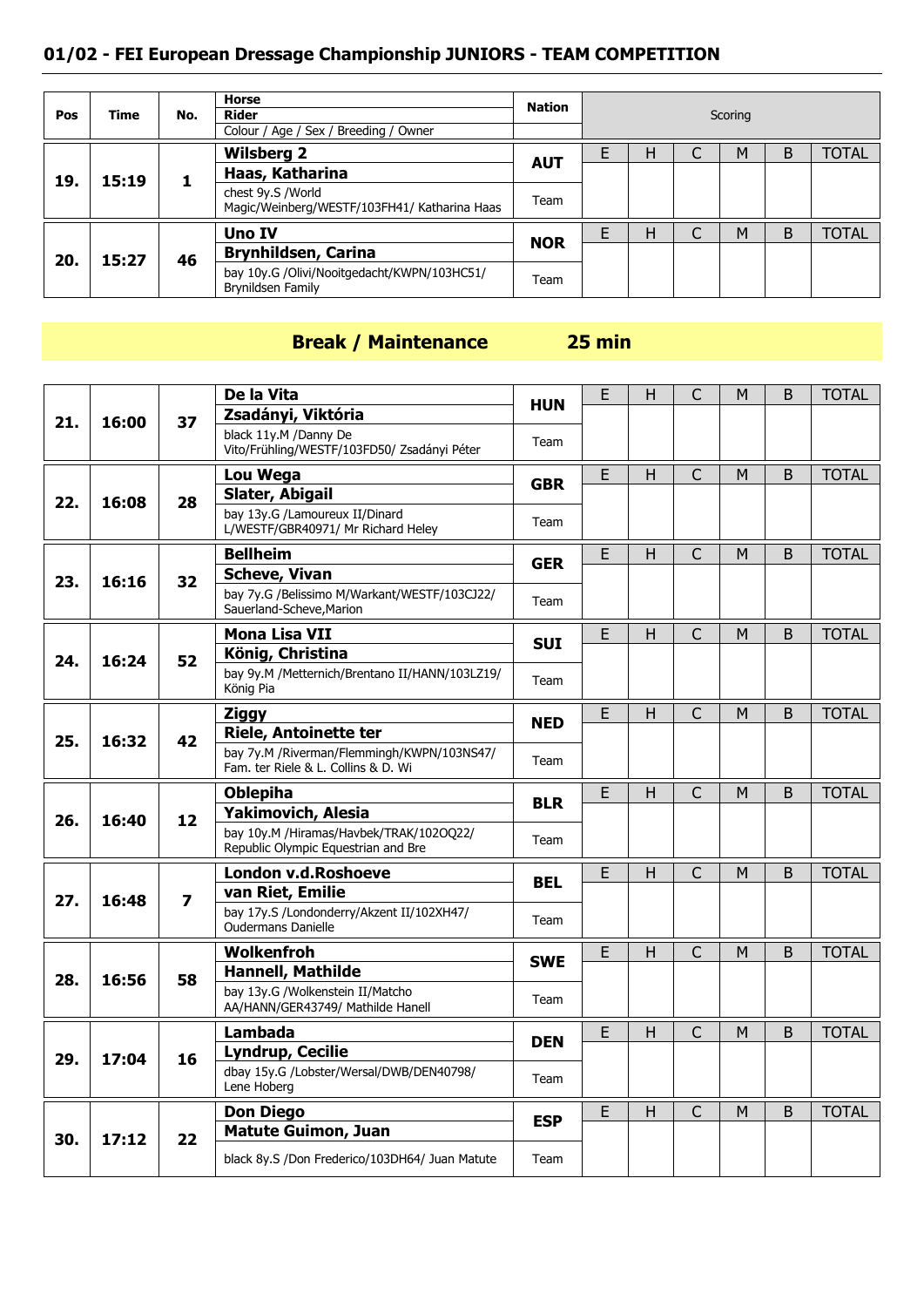# **2 nd day - Thursday, 12.07.2012**

|     |             | <b>Horse</b><br><b>Nation</b> |                                                                           |            |   |   |                |           |                |              |
|-----|-------------|-------------------------------|---------------------------------------------------------------------------|------------|---|---|----------------|-----------|----------------|--------------|
| Pos | <b>Time</b> | No.                           | <b>Rider</b>                                                              |            |   |   |                | Scoring   |                |              |
|     |             |                               | Colour / Age / Sex / Breeding / Owner                                     |            |   |   |                |           |                |              |
|     |             |                               | <b>Donna Rivera</b>                                                       | <b>AUT</b> | E | H | $\mathsf{C}$   | M         | B              | <b>TOTAL</b> |
| 31. | 8:00        | $\overline{\mathbf{2}}$       | Kerbler, Lisa Maria                                                       |            |   |   |                |           |                |              |
|     |             |                               | chest 11y.M / Rivero II/Horizon/AUSTRIAN<br>W/103BD78/ Lisa-Maria Kerbler | Team       |   |   |                |           |                |              |
|     |             |                               | <b>Ravell's Hexia</b>                                                     |            | E | H | $\overline{C}$ | M         | B              | <b>TOTAL</b> |
| 32. | 8:08        | 47                            | <b>Rognoey, Jeanett</b>                                                   | <b>NOR</b> |   |   |                |           |                |              |
|     |             |                               | bay 10y.M /DWB/102WY14/ Grethe Rognov                                     | Team       |   |   |                |           |                |              |
|     |             |                               | <b>Josephine</b>                                                          |            | E | H | C              | M         | B              | <b>TOTAL</b> |
|     |             | 35                            | Kristóf, Réka                                                             | <b>HUN</b> |   |   |                |           |                |              |
| 33. | 8:16        |                               | bay 12y.M / Rohdiamant/Trouble Maker<br>xx/OLDBG/103NB84/ Kristóf Réka    | Team       |   |   |                |           |                |              |
|     |             |                               | <b>Alice</b>                                                              |            | E | H | C              | M         | B              | <b>TOTAL</b> |
| 34. | 8:24        | 14                            | Kotyzova, Kamila                                                          | <b>CZE</b> |   |   |                |           |                |              |
|     |             |                               | bay 18y.M /Aquilino/Ibikus/OLDBG/102RY90/<br>Kotyza Jiri                  | Team       |   |   |                |           |                |              |
|     |             |                               | <b>Laurentius</b>                                                         |            | E | H | $\overline{C}$ | M         | B              | <b>TOTAL</b> |
| 35. | 8:32        | 27                            | Lucas, Gabrielle                                                          | <b>GBR</b> |   |   |                |           |                |              |
|     |             |                               | bay 13y.G /Lauries Crusador/DWB/NOR02207/                                 | Team       |   |   |                |           |                |              |
|     |             |                               | Miss G Lucas                                                              |            |   |   |                |           |                |              |
|     |             |                               | <b>Dauerbrenner</b>                                                       | <b>GER</b> | E | H | $\mathsf{C}$   | M         | B              | <b>TOTAL</b> |
| 36. | 8:40        | 30                            | Nowag, Bianca                                                             |            |   |   |                |           |                |              |
|     |             |                               | bay 9y.G /Democraat/Finalist/WESTF/103PW19/                               | Team       |   |   |                |           |                |              |
|     |             |                               | Ripkens, Saskia                                                           |            |   |   |                |           |                |              |
|     |             |                               | <b>Remmington Steel</b>                                                   | <b>SUI</b> | E | H | C              | M         | B              | <b>TOTAL</b> |
| 37. | 8:48        | 55                            | <b>Scheufele, Caroline-Marie</b>                                          |            |   |   |                |           |                |              |
|     |             |                               | dbay 15y.G /Ravallo/Gelria/HANN/103LC34/ Jonker                           | Team       |   |   |                |           |                |              |
|     |             |                               | Ted                                                                       |            |   |   |                |           |                |              |
|     |             |                               | <b>Donna Gracia</b>                                                       | <b>NED</b> | Е | н | C              | M         | B              | <b>TOTAL</b> |
| 38. | 8:56        | 43                            | Ven, Suzanne van de                                                       |            |   |   |                |           |                |              |
|     |             |                               | black 16y.M /RHEIN/NED06427/ Hippisch Centrum<br>Roermond                 | Team       |   |   |                |           |                |              |
|     |             |                               | <b>Dombai</b>                                                             |            | E | H | $\mathsf{C}$   | ${\sf M}$ | B <sub>1</sub> | <b>TOTAL</b> |
|     |             |                               | Vostrokrylova, Iulianiya                                                  | <b>BLR</b> |   |   |                |           |                |              |
| 39. | 9:04        | 11                            | dchst 18y.G /Bek XX/Difer//BLR00077/                                      |            |   |   |                |           |                |              |
|     |             |                               | Repablikan Olympic Eqestrian a. Bre                                       | Team       |   |   |                |           |                |              |
|     |             |                               | <b>Tiano</b>                                                              |            | E | H | $\mathsf{C}$   | M         | B              | <b>TOTAL</b> |
|     |             |                               | Verwimp, Jorinde                                                          | <b>BEL</b> |   |   |                |           |                |              |
| 40. |             | 8<br>9:12                     | bay 11y.S /Lester/Hemmingway//103CA97/                                    |            |   |   |                |           |                |              |
|     |             |                               | Verwimp                                                                   | Team       |   |   |                |           |                |              |

### **Break / Maintenance 25 min**

|     |      |    | Cassian 006                                                                | <b>GRE</b><br>- |  | M |  |  |
|-----|------|----|----------------------------------------------------------------------------|-----------------|--|---|--|--|
| 41. | 9:45 | 33 | Stafilopati, Fanoula                                                       |                 |  |   |  |  |
|     |      |    | bay 12y.G /Compliment/Akzent<br>II/HANN/102YM11/ Ntontou-Stafilopati Maria | Indiv           |  |   |  |  |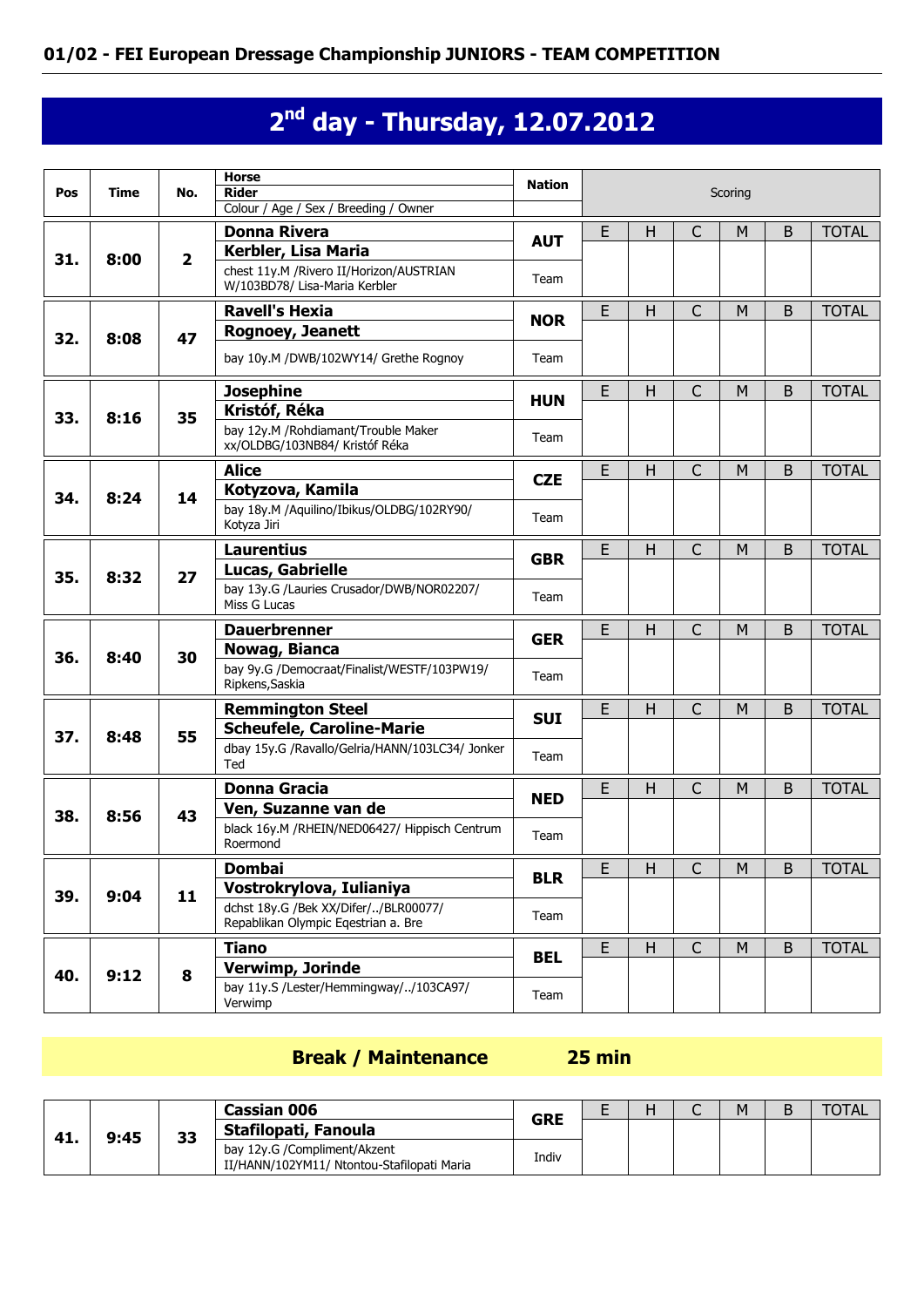|     |       |     | <b>Horse</b>                                                                    | <b>Nation</b> |                |              |                |         |             |              |
|-----|-------|-----|---------------------------------------------------------------------------------|---------------|----------------|--------------|----------------|---------|-------------|--------------|
| Pos | Time  | No. | <b>Rider</b><br>Colour / Age / Sex / Breeding / Owner                           |               |                |              |                | Scoring |             |              |
|     |       |     | <b>Santo Stefano Francis</b>                                                    |               | E              | H            | C              | М       | B           | <b>TOTAL</b> |
| 42. | 9:53  | 38  | Mauro, Camilla                                                                  | <b>ITA</b>    |                |              |                |         |             |              |
|     |       |     | dbay 10y.S /Fabriano/Wenzel II/HANN/103KD76/<br>Mauro Stefano                   | Indiv         |                |              |                |         |             |              |
|     |       |     | <b>Basic</b>                                                                    | <b>SWE</b>    | E              | H            | $\mathsf{C}$   | M       | B           | <b>TOTAL</b> |
| 43. | 10:01 | 56  | Börjeson, Filippa                                                               |               |                |              |                |         |             |              |
|     |       |     | bay 16y.G /Bernstein/Caliban XX/SWB/SWE04029/<br>Jonglören AB                   | Team          |                |              |                |         |             |              |
|     |       |     | Langkjærgaard's Donna Fetti                                                     | <b>DEN</b>    | E              | H            | C              | м       | $\mathsf B$ | <b>TOTAL</b> |
| 44. | 10:09 | 18  | <b>Warncke, Mille Larsen</b>                                                    |               |                |              |                |         |             |              |
|     |       |     | chest 10y.M /Blue Hors Don Schufro/World Cup<br>I/DWB/DEN40113/ Kasprzak Family | Team          |                |              |                |         |             |              |
|     |       |     | <b>Don Luka</b>                                                                 | <b>ESP</b>    | E              | $\mathsf{H}$ | $\mathsf{C}$   | M       | B           | <b>TOTAL</b> |
| 45. | 10:17 | 21  | <b>Busutil, Andreu</b>                                                          |               |                |              |                |         |             |              |
|     |       |     | bay 10y.G /Don Larino/OLDBG/103CO96/<br>Magdalena Canovas Anglada               | Team          |                |              |                |         |             |              |
|     |       |     | <b>Valenta's Rivel</b>                                                          | <b>AUT</b>    | E              | H            | $\mathsf{C}$   | M       | B           | <b>TOTAL</b> |
| 46. | 10:25 | 4   | <b>Valenta, Oliver</b>                                                          |               |                |              |                |         |             |              |
|     |       |     | bay 12y.G /Rivero II/Polarstern/BAY/102PV76/<br>Oliver Valenta                  | Team          |                |              |                |         |             |              |
|     |       |     | <b>Belamour</b>                                                                 | <b>NOR</b>    | E              | H            | $\overline{C}$ | M       | B           | <b>TOTAL</b> |
| 47. | 10:33 | 44  | Andresen, Alexandra Gamlemshaug                                                 |               |                |              |                |         |             |              |
|     |       |     | chest 7y.S /Belissimo M/Lord<br>Sinclair/WESTF/102RM48/ Flyinge AB              | Team          |                |              |                |         |             |              |
|     |       |     | <b>Welcome</b>                                                                  | <b>UKR</b>    | $\overline{E}$ | $\mathsf{H}$ | $\overline{C}$ | M       | B           | <b>TOTAL</b> |
| 48. | 10:41 | 62  | <b>Rusanovich, Valeria</b>                                                      |               |                |              |                |         |             |              |
|     |       |     | bay 17y.G /Caletto I/HOLST/UKR00020/<br>Rusanovich Valeria                      | Indiv         |                |              |                |         |             |              |
|     |       |     | Lindgren                                                                        | <b>CZE</b>    | E              | H            | C              | M       | B           | <b>TOTAL</b> |
| 49. | 10:49 | 15  | Maresova, Barbora                                                               |               |                |              |                |         |             |              |
|     |       |     | bay 12y.S /Levantos I/Carprilli/OLDBG/GER44320/<br>Pavla Haskova                | Team          |                |              |                |         |             |              |
|     |       |     | <b>Daniolo</b>                                                                  |               | E              | $\mathsf{H}$ | $\mathsf{C}$   | M       | B           | <b>TOTAL</b> |
| 50. | 10:57 | 25  | <b>Gallimore, Claire</b>                                                        | <b>GBR</b>    |                |              |                |         |             |              |
|     |       |     | chest 11y.G /Don Primero/Wittelsbach/VNP/<br>GBR42743/ Jane F Gallimore         | Team          |                |              |                |         |             |              |

# **Break / Maintenance**

| mın |
|-----|
|     |

|     |       |    | Quest                                                                               | <b>POL</b>                                               |      | н | M | B | <b>TOTAL</b> |
|-----|-------|----|-------------------------------------------------------------------------------------|----------------------------------------------------------|------|---|---|---|--------------|
| 51. | 11:20 | 48 | Gawecki, Jan                                                                        |                                                          |      |   |   |   |              |
|     |       |    | chest 10y.S /Quando Quando/Leopard/OLDBG/<br>102XO14/ Agnieszka Gawecka             | Indiv                                                    |      |   |   |   |              |
|     |       |    | <b>Wirsol's Cipollini</b>                                                           | <b>GER</b>                                               | F    | н | M | B | <b>TOTAL</b> |
| 52. | 11:28 | 29 | Niemann, Vivien                                                                     |                                                          |      |   |   |   |              |
|     |       |    | bay 9y.G /Compliment/Western Star/HANN/<br>102UT34/ Niemann, Vivien und Christopher | Team                                                     |      |   |   |   |              |
|     |       |    | Hero                                                                                |                                                          | F    | Н | M | B | <b>TOTAL</b> |
| 53. |       |    | Roos, Tamara-Lucia                                                                  | <b>SUI</b>                                               |      |   |   |   |              |
|     | 11:36 |    | 54                                                                                  | bay 14y.G /Hohenstein/HANN/103IE30/ Roos<br>Tamara-Lucia | Team |   |   |   |              |